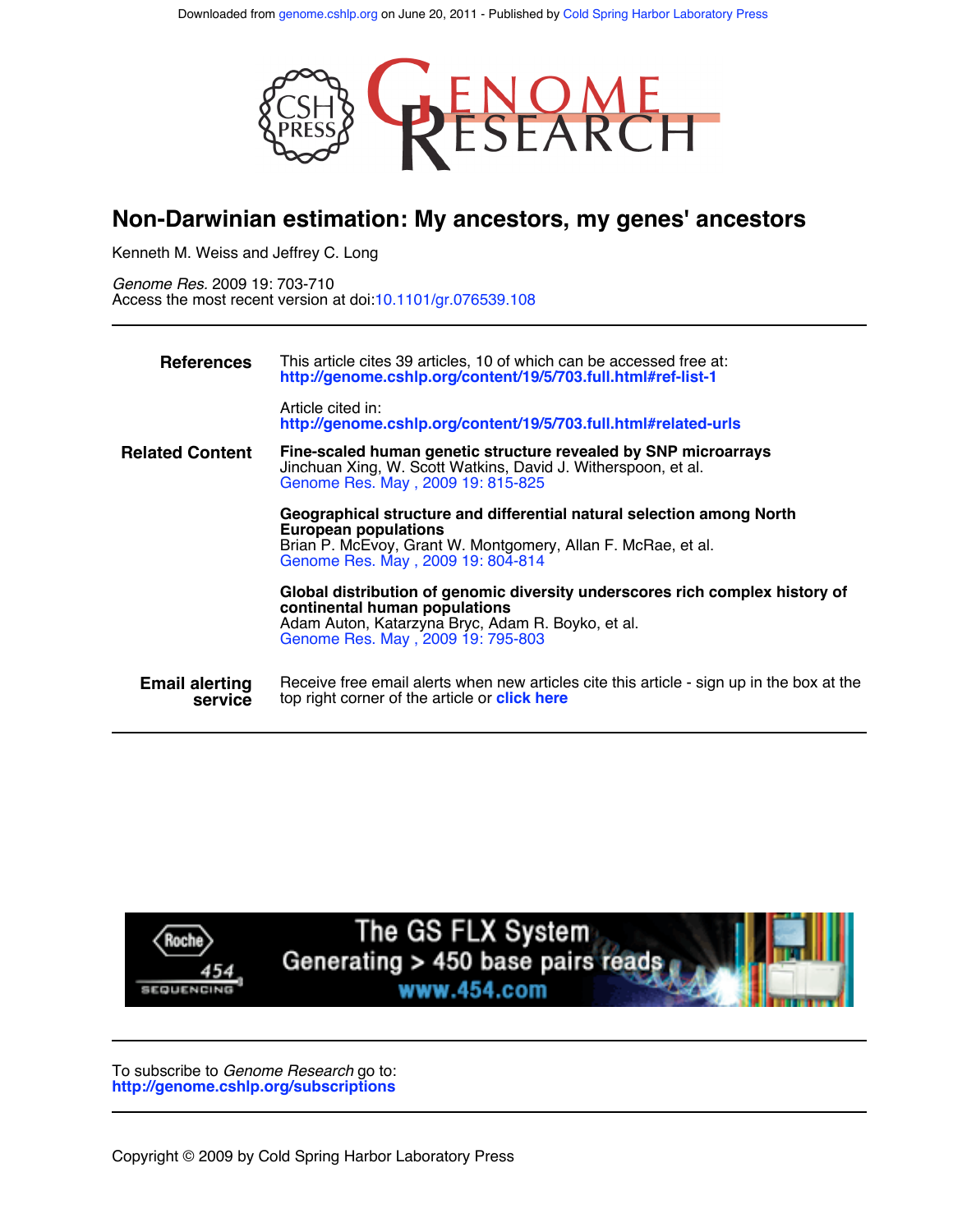## **Perspective**

# Non-Darwinian estimation: My ancestors, my genes' ancestors

Kenneth M. Weiss<sup>1,3</sup> and Jeffrey C. Long<sup>2</sup>

<sup>1</sup> Penn State University, University Park, Pennsylvania 16802, USA; <sup>2</sup>University of Michigan, Ann Arbor, Michigan 48109, USA

There is widespread interest in characterizing the organization of human genetic variation around the world from a population perspective. Related to this are attempts to describe the pattern of genetic variation in the human species generally, including "recreational" genomics, the genome-based estimation of the ancestry of individuals. These approaches rest on subtle concepts of variation, time, and ancestry that are perhaps not widely appreciated. They share the idea that there are, or were, discrete panmictic human populations such that every person is either a member of such a population or is an admixed descendant of them. Ancestry fraction estimation is biased by assumptions about past and present human population structure, as when we trace ancestry to hypothetical unmixed ancestral populations, or assign an individual's ancestry to continental populations that are indistinguishable from classical ''races.'' Attempts to identify even individuals' local subpopulations are less precise than most (geneticists included) expect, because that is usually based on a small portion of a person's ancestry, relative to the much larger pool of comparably related ancestors. It is easier to show that two people have some relationship than to show who or where the actual ancestor was. There is an important distinction between individuals' demographic ancestry and the ancestry of their genes. Despite superficial appearances, these interpretations of genetic data are often based on typological rather than Darwinian thinking, raising important issues about the questions that are actually being asked.

Human genetic data are becoming available from unprecedented global sampling, larger sample sizes, and many loci assayed per individual. Rapidly growing databases have fueled interest in reconstructing the detailed history of our globally dispersed species at a level of detail that was not previously possible. The large amounts of genotyping that can be done inexpensively from small amounts of DNA has led to widespread anthropological interest in constructing the detailed ancestry even of single individuals, an interest that has quickly moved from the research lab to the commercial, recreational, and sociological domains (Shriver and Kittles 2004).

But what exactly is the question being asked? Strangely, this is far less clear even among experts. It is only individuals who inherit, carry, and transmit copies of the human genome, but the relationships between individuals, populations, and genes are the products of complex past evolutionary histories that we infer by making comparisons among contemporaries. Our inferences require simplifying models and assumptions that may bias what appear to be objective results (Long and Kittles 2003).

### Human settlement history and population concepts

The underlying rationale for ancestry analysis is evolutionary, based on the idea of a common origin both for the DNA sequences at each nucleotide and for our species as a whole. Evidence from genomic variation suggests that anatomically modern humans arose in some single region somewhere in northeast Africa about 100,000–200,000 yr ago (Jobling et al. 2004). A diversity of genetic, archeological, and paleontological data suggests that this population expanded within Africa and subsequently, around 100,000 or fewer years ago, out of Africa into Europe, Asia, and

<sup>3</sup>Corresponding author.

E-mail kenweiss@psu.edu; fax (814) 863-1474. Article is online at http://www.genome.org/cgi/doi/10.1101/gr.076539.108. Australia, followed by further expansion into the New World somewhere around 20,000–30,000 yr ago, and finally into some isolated areas, such as the Pacific islands, less than 10,000 yr ago.

This currently favored scenario envisions the process of settlement and expansion as irregular, affected by culture, terrain, chance and other factors including natural selection. At the frontier of human habitation small founder groups carrying a subset of genetic variation from the edge would expand into the next unoccupied territory (by modern humans, though probably occupied by some closely related hominin species). Ultimately, the genealogical ancestry of people in all regions of the world traces back to Africa through a series of these founder events and expanding populations. After the settlement of the major geographic regions there was exogamy practiced at the local level that created stochastic gene flow among adjacent small hunter–gatherer populations. There are irregularities due, for example, to divergent expansion routes related to geographic barriers.

Overall, today people indigenous to widely separated regions—that is, whose ancestors we believe to have resided continually in their respective regions since the distant past—are generally genetically more divergent than indigenes living in close quarters. This pattern of divergence relates to both the serial founder effects and the subsequent smoothing by local mate exchange patterns (Cavalli-Sforza et al. 1993; Ramachandran et al. 2005; Liu et al. 2006; Witherspoon et al. 2007; Jakobsson et al. 2008; Li et al. 2008; Novembre and Stephens 2008; Hunley et al. 2009). However, many large contemporary populations arose from major colonial or conquest migrations in more recent historical times, such as the Americas in the last 500 yr. Geneticists refer to mate exchanges between members of distantly located populations that were previously isolated from each other as admixture. The genetic structure of contemporary humans relates to both the deep evolutionary history of our species and the more recent mate exchanges.

People are often described in terms of their ''populations,'' but the meaning of that term is not as transparent as it seems.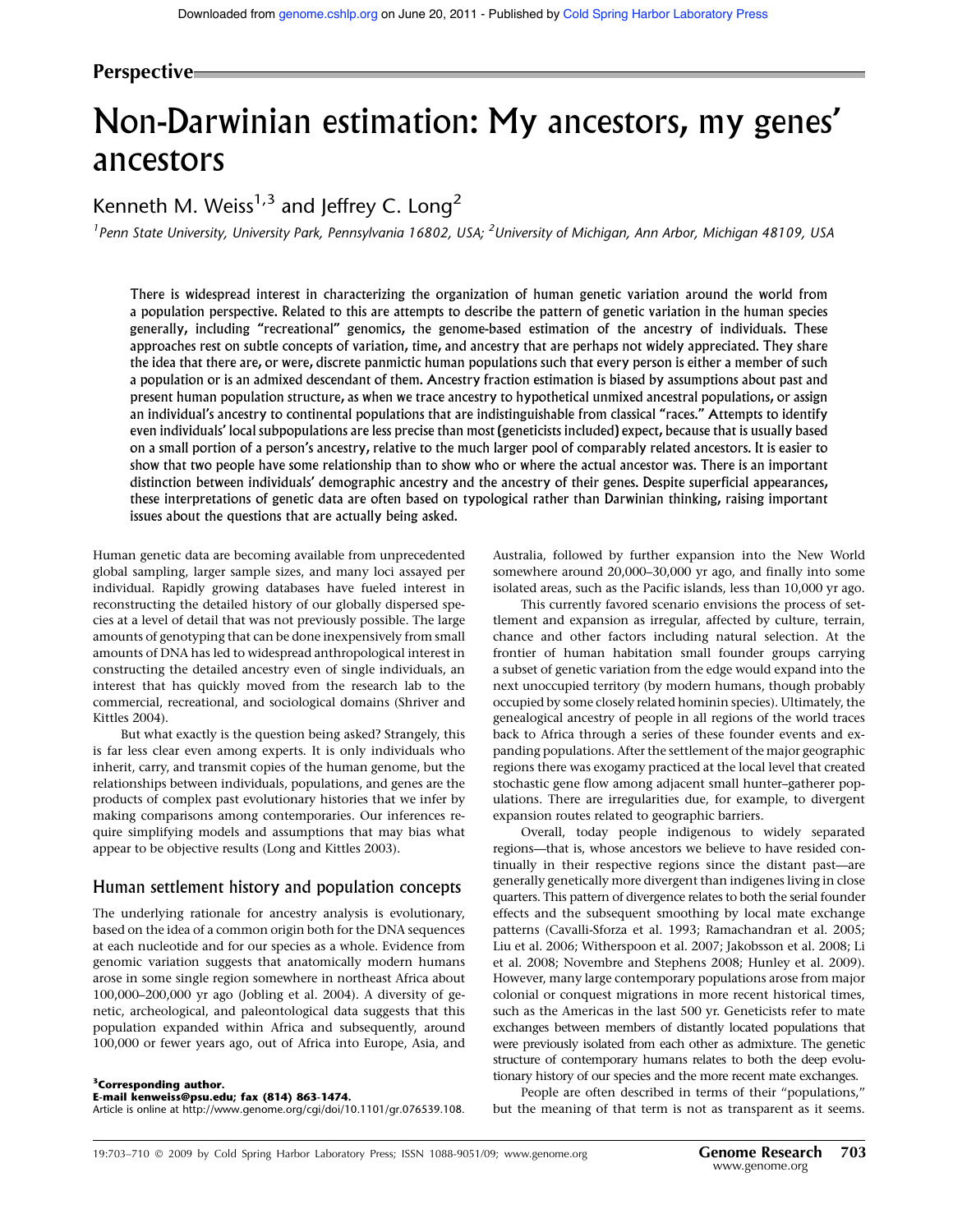#### Weiss and Long

Large populations contain many levels of subdivision. At the more inclusive levels of subdivision are ethnic groups, language groups, nations, shared colonial history, and inter- and intracontinental migrations. The more exclusive levels of subdivision include moieties such as local clans and lineages. With the possible exception of some very isolated island or remote indigenous areas, most human populations exchange mates (often by rule) with other populations, at least their neighbors, and this obscures population boundaries and membership. Population boundaries, mating choices, and movements of people are also highly stochastic. All of these factors make human population strata and boundaries multilayered, porous, ephemeral, and difficult to identify. Samples for genetic analysis are collected using operational criteria imposed by investigators and may be more representative of these operational criteria than actual breeding groups and gene pools. Nevertheless, correctly identifying populations is important because, if population structure is not taken into account, it can produce false positive genetic associations with disease risk in genome-wide mapping studies (Freedman et al. 2004; Marchini et al. 2004; Voight and Pritchard 2005; Witherspoon et al. 2007). Population structure and dynamics are also of anthropological interest.

For these and other reasons, it has become common to couch analysis of human variation as the pursuit to find genetic subdivisions within large regions and communities, or even the whole world. Lately geneticists have been applying the term ''population structure'' to mean these kinds of subdivisions. However, some care is warranted because evolutionary population genetics uses the term ''population structure'' in a much broader sense that can encompass both the local mating pools of interest in recent disease association studies, as well as longer term history of our species including intercontinental migrations and founder events (see Wright 1969).

## Darwinian and platonic concepts of variation

There are many ways to portray the degrees of genetic similarity and relationships among a set of global human samples. The samples can be displayed in tree diagrams constructed from genotype frequencies at multiple loci. Even if not intended, such trees may give the false impression that the populations represent phylogenetically evolving units whose differences arose independently since the time of a common ancestral population. This can be an important source of bias: Apparent separation times estimated from genetic data without accounting for gene flow can be much shorter than the real age of the populations (Weiss and Maruyama 1976).

Alternatively, multilocus genotypes of sampled individuals can be plotted, using methods like principal components analysis, often coded by symbol or color to show the clustering of individuals from the same sample relative to those from other samples. However, investigators identify the clusters in these diagrams post hoc by using subjective methods that are mainly of heuristic value. Clusters in these diagrams may reify divisions between populations that researchers create by carving discrete samples from an underlying more continuous distribution of local breeding populations. This problem has led some investigators to interpolate the pattern of genetic diversity over unsampled space for presentation in map form geographically as continuous, and more realistic, frequency isoclines (Cavalli-Sforza et al. 1993).

All of these approaches embrace a Darwinian view of relating differentiation to shared ancestry filtered through historical demography. However, they differ on the relative emphasis they give

Because of the difficulty in deriving explicit hypotheses from complex evolutionary processes, and developing valid statistical tools to test these hypotheses, there is a natural tendency for researchers to rely on readily available user-friendly computer packages and conduct analyses in an off-the-shelf fashion. Recent analyses have used a Bayesian K-populations cluster analysis as the tool of choice for analyzing the large-scale human population genetic data that are now available. These applications involve evolutionary and historical as well as quasitaxonomic concepts. A Bayesian K-populations cluster approach to variation treats our species, or some specified area of the world, in admixture terms, as if populated by people who either are members of discrete populations or are admixed descendants of such populations. Users of the Bayesian K-populations cluster approach refer to the discrete populations in various kinds of ancestry terms, such as by referring to them as ''parental.'' For example, samples of African-Americans collectively reflect a majority of ancestors from African and smaller fractions from European or other parental populations (Parra et al. 1998; McKeigue et al. 2000; Shriver et al. 2003). The mixing proportions are estimated by statistical analysis based on the admixed sample and donor genotype frequencies taken from samples of presumed parental populations, and may take into account the temporal dynamics of the admixture process (Pfaff et al. 2001).

This kind of admixture approach to human variation has been done most frequently by using the program structure, or programs implementing modifications of the same or a similar conceptual approach (Pritchard et al. 2000; Falush et al. 2003; Hoggart et al. 2004; McKeigue 2005; Tang et al. 2005, 2006; Zhu et al. 2006; Montana and Hoggart 2007). Here, we will use the phrase "structure-like analysis" to refer generically to this approach, regardless of the specific program used in any given paper. The popularity and ease of use of structure-like programs have fueled a recent trend to use the term ''population structure'' in the limited admixture sense, and indeed to view history from this rather platonic view, as comprised of parental entities and their offspring. The architects of structure and related programs are well aware of the limitations of the method and state them clearly in their papers (Pritchard et al. 2000; Falush et al. 2003; Tang et al. 2005). However, applications of such programs are often made without heeding caveats or recognizing the limitations of the underlying models with respect to the questions and data at hand.

In structure-like analysis, typical input data consist of globally distributed polymorphisms (STRs, SNPs, indels, etc.) that are genotyped in a sample of individuals. Depending on the purpose and specific program, these may be from a series of intracontinental or global samples. The program user can optionally either specify the number of parental populations and provide their allele frequencies from external data, or can specify that number and have the program statistically group the sample and optimize their allele frequencies, or can have the program estimate both the optimized number of parental populations  $(K)$  and their allele frequencies. A parental population is assumed to be randomly mating with Hardy– Weinberg equilibrium genotype proportions, and the program uses likelihood ratio or other similar significance-testing criteria to identify such internally statistically homogeneous populations, and minimize any linkage disequilibrium between them, that is, to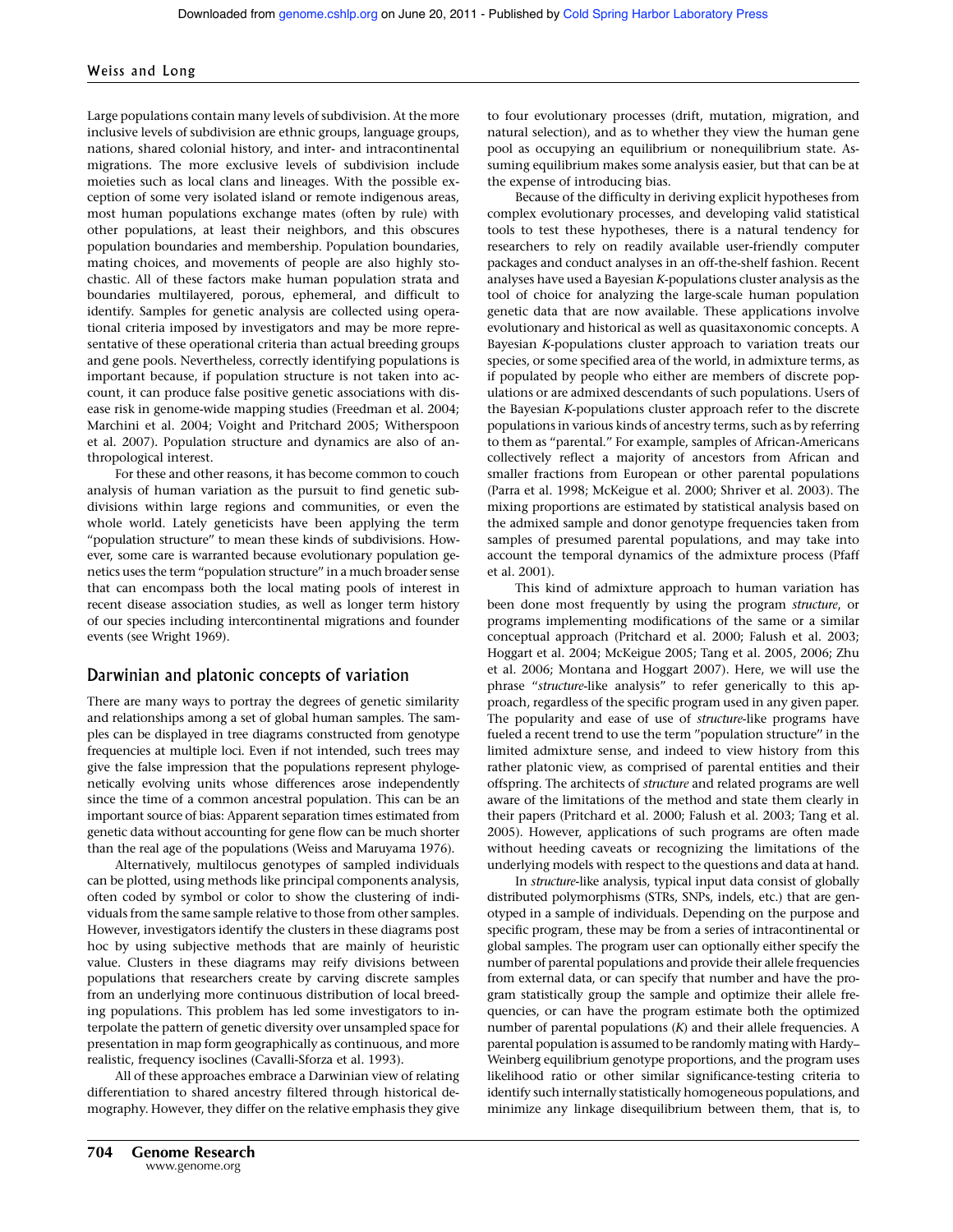#### Ancestry estimation

determine the statistically optimal population number and allele frequencies represented by the supplied data.

Once the parental populations have been characterized in terms of their allele frequencies, each individual in the data is assigned an estimated fraction of ancestry from each of the parental populations (which can be 1.0 for a member of a parental population). The analysis is graphically presented, usually by arranging the populations by their location, such as a west-to-east, Africa to Americas axis, as shown in Figure 1. The output analysis is shown across the top, where each individual in the sample is represented by a narrow vertical line divided into color segments proportional to that individual's fraction of admixture from the program-optimized K color-coded ancestral populations, of which there are seven in this example. Below, we have shown those assumed ancestral populations as discrete circles of homogenous corresponding colors, with arrows suggesting a few of their contributions to individuals in the sample.

Whether the investigator uses external information or makes estimates from the samples at hand, the parental populations are abstractions that conform to only the simplest kind of genetic structure. This structure places heavy emphasis on the idea that the world once harbored distinct and independently evolved populations that have now undergone admixture of an unstated type (often seeming to connote admixture due to colonial era migrations). Regardless of the intent, this idea of population structure is unfortunately more in line with race concepts held by European explorers and traders than with the recent genetic evidence supporting the serial sampling model of human evolutionary history.

The ideal markers for this kind of analysis are private to, and in high frequency in, only one of the putative parental populations, or at least display major differences in frequency among the putative parental populations. Geneticists call markers with these characteristics ancestry informative markers (AIMs). However, not many documented single nucleotide polymorphisms (SNPs) are useful AIMs. Private variants at high frequency even within local demes are rather rare because common alleles are usually old and shared across populations, either by descent from the species' ancestor, or because they have spread by migrations and local gene flow. AIMs that have not reached complete fixation in one population (which is by far the typical case) provide some useful geographic information, but do not relieve the data of the need for probabilistic analysis. Therefore, most information in a genetic marker, even a putative AIM, is in frequency differences, and this makes it fail as a definitive tag for a particular region or population. In practice, the situation is even worse because most structure-like analyses use markers that were discovered in modestsize samples from only a few populations (mainly, Europe, West Sub-Saharan Africa, and East Asia), and registered in databases such as dbSNP (www.ncbi.nlm.nih.gov/projects/SNP/) or HapMap (www.hapmap.org) whose markers are intended primarily for gene mapping. How specific these markers are to a limited geographic region is often untested. For example, an AIM intended to reveal Native American ancestry may also be common in East Asians, and not private after all.

This raises the question as to what the evidence for the ancestral populations inferred by structure-like analysis actually represents. If the user has supplied their allele frequency definitions from other samples, the user has made decisions as to what and how many they are, their genetic definitions, and their ''parental'' status. Commonly, as in the case of Figure 1, the program has identified these populations statistically from the given data



## Inferred ancestral populations, roughly corresponding to continental region

Figure 1. Admixture structure analysis of a worldwide sample. The x-axis represents individuals from populations arrayed geographically roughly from west to east, as labeled above with sample sources identified below. There is a thin vertical bar for each individual, color-coded to represent his/her admixture proportions from "parental" populations. The parentals are shown schematically as circles below the diagram, with arrows indicating a few of their contributions to individuals in the sample (circles and arrows added by us for this paper). These parental representations are not part of the actual sample but are statistically abstracted from it, as if they actually exist (some individuals in some of the populations are statistically assigned 100% ancestry from one of the parental in this particular data set). This analysis was done using the structure-like program Frappe (that employs a different estimation procedure for similar objectives; Tang et al. 2005). Structure analysis figure reprinted with permission from Li et al. 2008, American Association for the Advancement of Science @ 2008.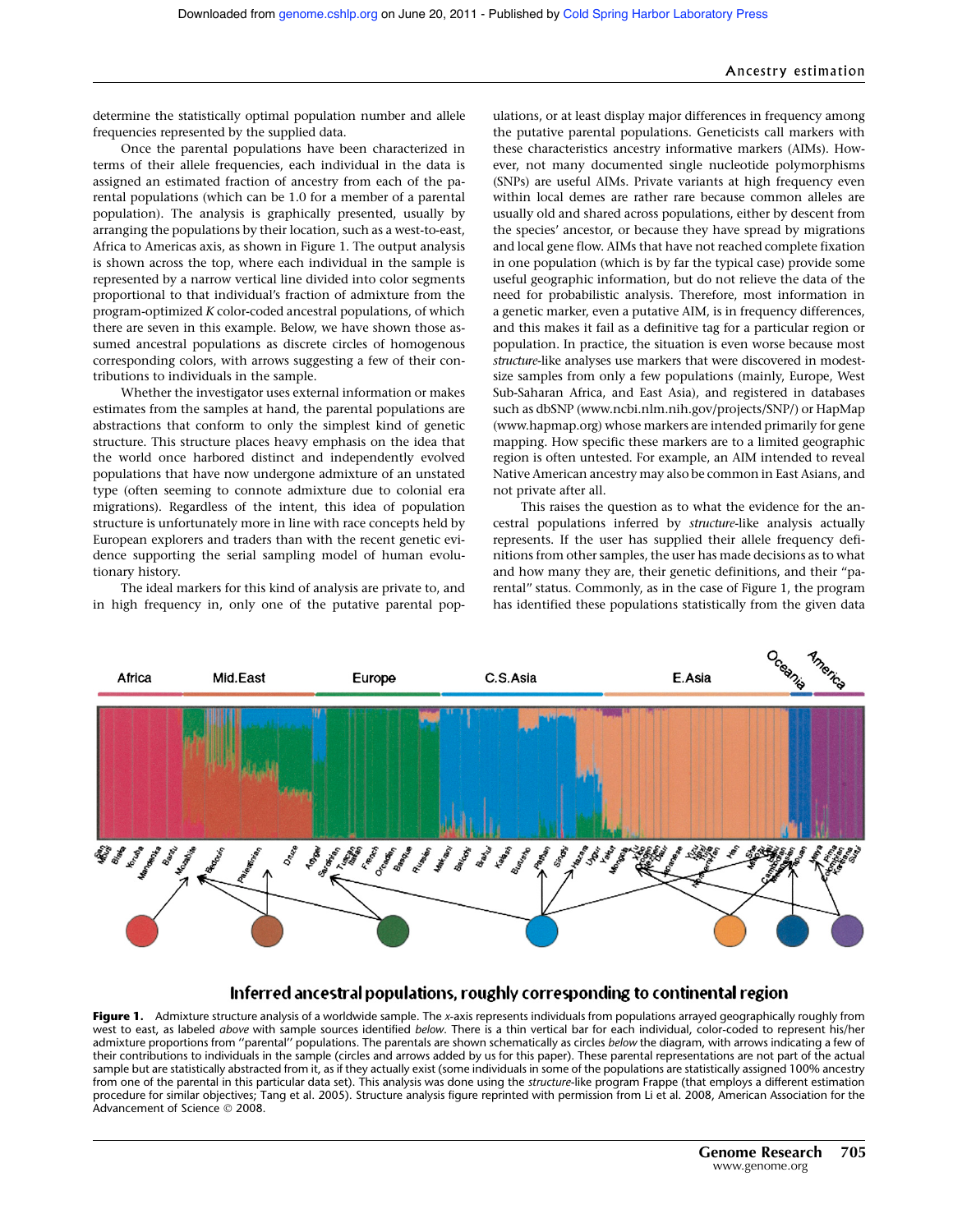#### Weiss and Long

set, and a user-specified criterion for determining K, which is why we portray them as circles separated from the individual results. It is clear that in all cases these populations are statistical constructs that depend on the sampled data, not literal ancestors which is why we refer to them as platonic, and we should question how well, and even whether, they represent actual populations that existed in the past.

In structure-like analysis, individuals are ascribed ancestry as if panmictic (noninternally structured) parental populations actually existed in history, and it is possible to reconstruct their composition from the contemporary data. Some researchers treat the results implicitly or explicitly as a new fundamental truth, or even discovery of genetic relationships (Wilson et al. 2001), but there are often strange features that deserve further questioning. Is it plausible, as suggested in Figure 1, that the present Siberian Yakut population represents a three-way mix of East Asians, Europeans, and Native Americans? What do we make of contemporary Russians to whom the structure-like program attributes Native American ancestry? Such cases require geographically implausible mixes between distant populations.

The abstract nature of such results can be seen by the fact that sampled individuals had only two real parents, but are assigned multiple ancestral fractions from the presumed contemporaries. Of course, depending on how far back one wishes to go and the degree to which population ancestry is a valid concept, each of us has multiple distant ancestry. Thus, this ancestry approach not only uses contemporaries to represent assumed ancestral populations, but with implicit temporal depth that blurs gene pool fractions with ancestry fractions. The difference becomes especially important in the case of individual genetic ancestry estimation in recreational genomics (discussed below).

Although each individual is assigned fractions from the parentals, no individual in the sample needs to be a ''pure'' representative of a parental population. Thus, the data may define, but not include, the parental populations themselves. For example, in Figure 1 a ''Middle East'' parental is defined (colored brown), but few, if any, individuals in the data are assigned ancestry only from that population. We ask first whether it is possible to test such a model, second whether there are other evolutionary interpretations of the data, and third whether the alternatives are preferable to the seemingly simple admixture-based structure results.

The nature of abstraction in the K-populations analytic framework can perhaps be seen in yet another way, which is that large geographic areas, such as ''Africa'' or ''Europe'' are depicted as ancestral sources, as if those areas have no internal geographic stratification, which is not literally true. This is an artifact of the way that available discrete, spot samples, such as CEPH Europeans, are depicted as representing large geographic regions, such as ''Europe,'' and the width of each region depends on the number of individuals in the sample since each individual is represented by a vertical admixture bar. The artifactual nature of the result can be seen by the fact that when more populations or more markers are included, more parentals are usually inferred or admixture appears to be more complex, and large regions are themselves structured as recently shown in Europe (Bauchet et al. 2007; Novembre et al. 2008).

Ultimately, in conceptually proper use, structure-like analysis provides a statistically effective means to reduce the complexity and graphically present high dimensional data, and a way to visualize individuals in the context of variation within and between samples. It does so in terms of functions of the raw data. It can reveal substructure that could confound genetic inference in relation to disease. This analysis can provide insight into real patterns but the process underlying the displayed patterns is not necessarily the admixture between isolated and independent ancestral populations.

Perhaps an exaggerated version of these points can be seen in a recent paper analyzing the ancestry of various presumably admixed (''Mestizo'') populations in the Americas (Wang et al. 2008). Here, parental populations include diverse samples from putatively ''pure'' (unadmixed, in some assumed sense) Native American populations, along with approximately representative European and African samples. Admixed urban populations from Central and South America were analyzed by structure to estimate their fractions of admixture from these global parentals. But this means that a sample from Mexico City and one from southern Chile were both treated as if they were hybrids from all of the 13 Central and South American Native American sources, and a population near Tierra del Fuego was described as having some Central and Northern Amerindian ancestry. The analysis makes sense in showing evidence that the mixed populations had higher fractions of putative admixture from the more nearby indigenous populations, but in doing this by using the admixture approach, it fictionalizes much of the idea of ancestral and admixed populations.

Despite these issues, this kind of analysis seems to make intuitive sense. But what is it? Whether the parental populations are externally user-defined or internally statistically defined, we cannot distinguish the analysis from a search for ideal types. Such analysis may use modern genetic data, but the statistical output is not conceptually different from classical racial analysis based on morphology. Biologists since—and including—Darwin have known that there cannot be classical platonic essences in populations, otherwise evolution would be impossible. Succinctly, variation is the central reality. ''Parental'' populations are platonic because they are abstractions that never actually existed yet are used to infer reality as if they did. Reality has not stopped the long persistence of ''structure'' analysis to define disconnected ''pure'' types—races—of which everyone is either a member or a hybrid (Darwin 1871; Hooton 1926; Baur et al. 1931; Boyd 1950; Kittles and Weiss 2003; Weiss and Fullerton 2005; Morris-Reich 2006). Some of the most serious human abuses in history have been justified in such terms (Kevles 1995).

Investigators may be innocently unaware of this history, but misapplied structure analysis essentially replaces classical racial types based on multivariate metrical or morphological characteristics by types defined by multilocus allele frequencies without carefully thinking through the evolutionary implications. This is an interesting kind of typology in which every member of the type is actually different. In the genetic approach, there are Hardy– Weinberg proportions at many loci; everybody of a given parental type will have a different genotype, randomly drawn from the same type-specific allele frequency vector, yet at any given locus the same genotype can be found, if with reduced probability, in people of other types. Yet, these modern genetic constructions are produced by evolutionary biologists and superficially appear to be about evolutionary history.

Often there is no explicit accounting for the fact that at some point the parental populations (whether they could be real today, or at any time in the past) must share ancestry with each other, and that the different parental populations ultimately share varying degrees of ancestry. Even if one were to grant that contemporary data only provide estimates of, rather than actual, ancestral parental genotype frequencies, there is no reason to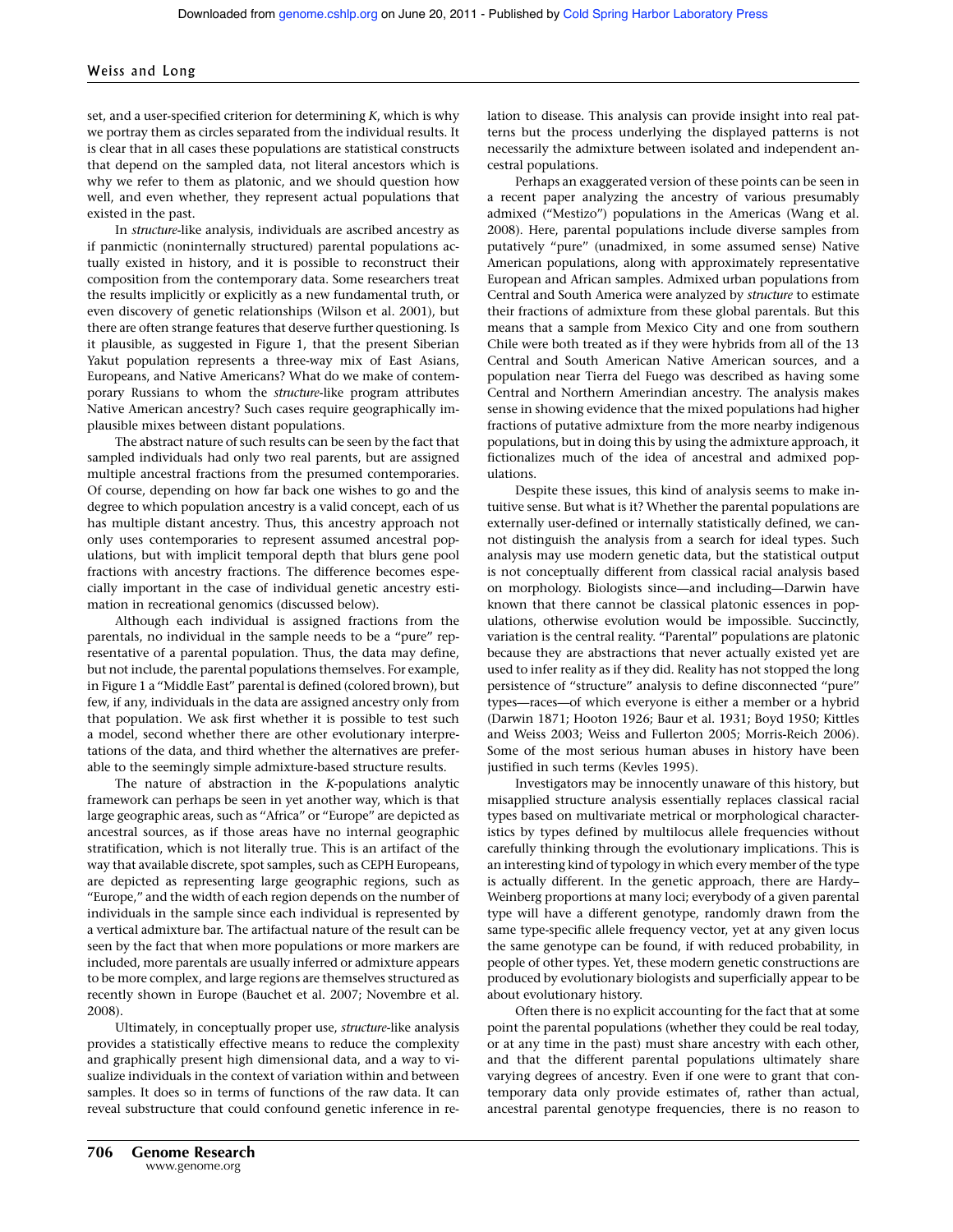#### Ancestry estimation

think that there ever were isolated, homogeneous parental populations at any point in our human past. Why do we, even in science, so uncritically accept admixture-based analyses of global samples that give the appearance that human variation is clustered into a few major populations, portrayed in much the same way as classical races? These are not pleasant thoughts, but it is important to learn from history, and sometimes it is valuable to be brought face to face with one's tacit assumptions or the nature of their underlying rationale.

## Recent group and individual ancestry estimation and recreational genomics

Social concepts may in part be responsible for a reliance on admixture to explain human variation. Because we have become used to thinking of humans as living in populations identified as units by culture, language, location (e.g., towns, countries, and villages), and because most of our existing human data are from such discretely defined sampling units, ancestry questions are usually phrased in population-specific terms: What ''tribe'' or ''country'' did my ancestors come from? This nonscientific view of life has perhaps been reinforced by actual recent admixture in the United States and other former European colonies. In the age of sail, and to a lesser extent before that, it has been possible for individuals who were born in the most widely dispersed parts of the world, with very little direct gene flow between them, to meet and mate. Such mating clearly occurred in Viking, Mongol, European, Na Dene (northern North American), and Bantu expansions, but the migration of Europeans and Africans to the New World has contributed heavily to the importance of admixture in population structure. Indeed, for centuries laws that regulated the legitimacy of intermarriage defined and reinforced the races we perceive today.

An African American really may have identifiable ancestors who came to North America directly from Africa and Europe, where their recent prior ancestors were at least mainly localized to those respective continents. In this context an admixture way of describing human variation certainly has some heuristic value. Natural curiosity has led to widespread interest in individuals tracing the history of immigration of their own genealogical ancestors into the New World, and many who cannot do that directly (e.g., African Americans whose New World ancestors were slaves with little in the way of adequate documentary records) have shown great interest in estimates of their genetic ancestry. Serving this interest are a fluid landscape of  $\sim$ 30 companies that offer ''recreational'' genetic ancestry analysis, each using these various concepts in varying ways.

This is recreational in that it is for edification rather than for practical purposes, and because it is known (at least to the vendors, whether or not to their customers) to be, at best, approximate. But it is likely to become much more serious as ethics meets science, when results are interpreted in inheritance, tribal, legal, or diseaserelated terms. The reasons have been cogently assessed from bioethical and societal points of view (Bolnick et al. 2007), though defenders of genomic ancestry services have a differing point of view (Wagner and Shriver 2007). The area is controversial because different companies have provided different ancestry results for the same person because the results depend on each company's set of parental populations, genetic markers, assumptions, and interpretations.

Will these problems go away with more data and more refined estimates? The answer is unclear and to some degree depends on the quantity that one wishes to estimate. There are alternatives to the structure-like analysis of genetic diversity and relatedness at the level of individuals. For example, a recent analysis that used essentially the same set of individuals as in Figure 1, without considering individuals in terms of population constructs (Nievergelt et al. 2007). Instead, the researchers used the neighbor-joining algorithm to build an unrooted similarity tree linking all individuals on the basis of pairwise distances, as shown in Figure 2. In this tree, individuals from the same general geographic region sit near each other (Fig. 2A) (the geographic axis is reversed from that given in Figure 1) and there are clusters of people from the same geographic region. However, the impression of typological orderliness of human variation disappears. Notice that people from the major geographic regions do not always appear in 'monophyletic' clusters. For example, Eurasians populate the most inclusive group that includes all Africans. Africans, Pacific Islanders, and Native Americans appear in the most inclusive group that includes all Eurasians. Moreover, Figure 2B uses a different color-coding of the leaves on the same tree to show that people do not cluster neatly by local population within continental regions. Any person's closest genomic match is likely to trace back to the same broad geographic area, but not necessarily in the same local group. This again shows that it is the use and interpretation of results, not the programs themselves that are at issue. Sampling that was not dependent on prior population definitions, would provide even less cluster-like results.

The data analyzed in this study consisted solely of indigenous people; however, in a similar kind of analysis, recently admixed individuals, such as African-Americans, would be placed proportionately in between the Africans and Europeans in the sample, as has been done before with individual-specific ancestry analysis (e.g., Shriver and Kittles 2004; Shriver et al. 2005). Clearly, even relative to this sparse population-based sample, an individual in the sample could not identify a home ''village,'' much less a single, ancestral village from centuries past, as is a common interpretation in today's recreational ancestry testing arena, where the tested individuals are not part of the background data set.

Curiously, both the structure-like and tree-building approaches gloss over one of the most basic questions that an individual might ask about their genetic similarities and differences compared to others—How much do I share genetically with others? For example, how likely is someone from East Asia to have the same genotype at a locus as someone from Europe? Does the probability change if the person's recent ancestors migrated from one continent to another? Figure 3 provides answers to this sort of question using publicly available data from Noah Rosenberg's Website (http://rosenberglab.bioinformatics. med.umich.edu/datasets.html). Here we have selected 100 individuals (10 individuals from each of 10 populations) from the CEPH diversity panel. We calculated the average of Nei's unbiased gene identity statistic over 678 loci within each individual, and between all pairs of individuals (Nei 1987). We chose this statistic because of its interpretability—gene identity within individuals is simply the proportion of loci at which the individual is homozygous; gene identity between a pair of individuals is the expected homozygosity if the pair was to produce a child. Figure 3 presents the entire  $100 \times 100$  matrix with color-coding to visualize the numerical results.

This depiction illustrates several features. First, within several populations there exist pairs of individuals with high gene identity. These individuals are likely close relatives. Second, some individuals have about the same gene identity with others that belong to different populations, as they do with others in their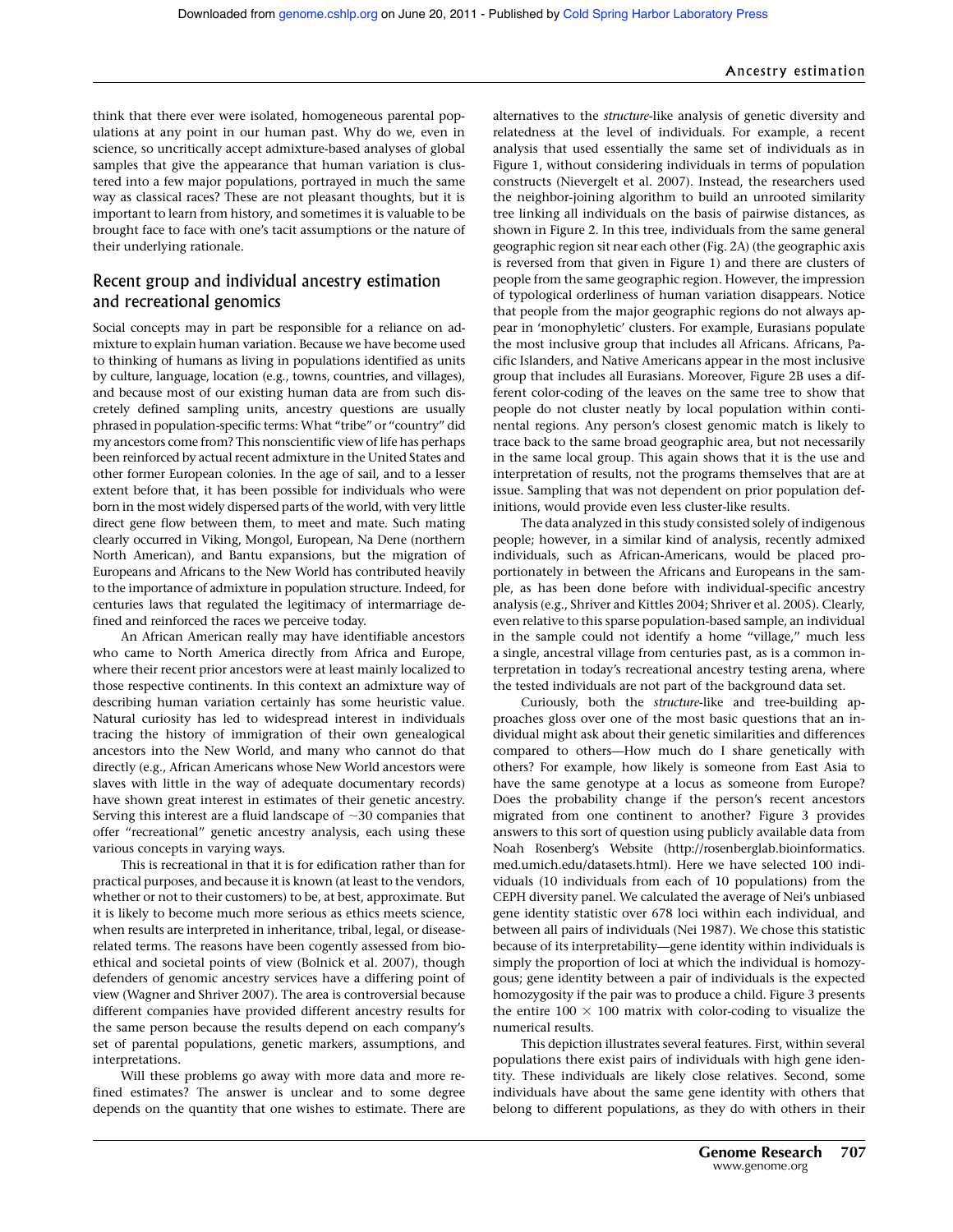

Figure 2. Illusions can be generated by population-based structure analysis. Individual genotype relationships from the CEPH-diversity 51 global population samples; neighbor-joining similarity trees were constructed from the matrix of pairwise differences (reprinted from Nievergelt et al. 2007). Panel A color codes the major world regions. The analysis correctly grouped individuals on this broad criterion. However, in panel B, the color code identifies the population source (number and text annotation represents different populations), showing intermingling of similarity within geographic regions. For details see the original paper (Nievergelt et al. 2007).

own population. This is particularly true for Orcadians and Bergamo, and for Han from North China and Cambodians. Thousands of kilometers separate both pairs of populations. Third, the well-known trend for increasing homozygosity as geographic distance increases from Africa is immediately evident. Fourth, there is substantial gene identity between any pair of individuals throughout the world. Fifth, there is high gene identity within and between Kalash individuals but in comparison to people in different geographic regions the Kalash present a pattern that is similar to Europeans and South Asians. This result is somewhat surprising because the *structure* program output depicts the Kalash as a unique ancestral population.

The point has been shown quantitatively in a somewhat different way by others (Bamshad et al. 2004; Witherspoon et al. 2007), and is acknowledged in some structure-like papers (Rosenberg et al. 2002). Even between distant continents, there is a substantial probability that, if one looks only at a modest number of loci, the closest genetic match to a person may be on another continent, and as in Figure 2B, even with genomewide markers, this nonspecificity applies even more on an intracontinental basis. The greater continental than local predictability of genetic similarities is entirely predictable from the stochastic, small-demic, locally restrictednature of human evolutionary population dynamics until recent centuries.

#### Conclusions

Currently the genetic ancestry service landscape is quite fluid, different companies offering many different kinds of ancestry service, based on different data, criteria, names, and degrees of specificity. However, they generally share the basic idea of using

a series of population-specific samples as parental and estimating in some probabilistic way the distribution of overall genomic ancestry a testee has from them. And, except for clear-cut recent examples, these approaches are vague about accuracy, and are nonevolutionary in concept in ways we have described.



Figure 3. Gene identity within and between 100 individuals selected from populations throughout the world. Africa (Mbuti, Mandenka), Europe (Orcadians, Bergamo), South Asia (Burusho, Kalash), East Asia (Han, Cambodian), Americans (Pima, Karitiana).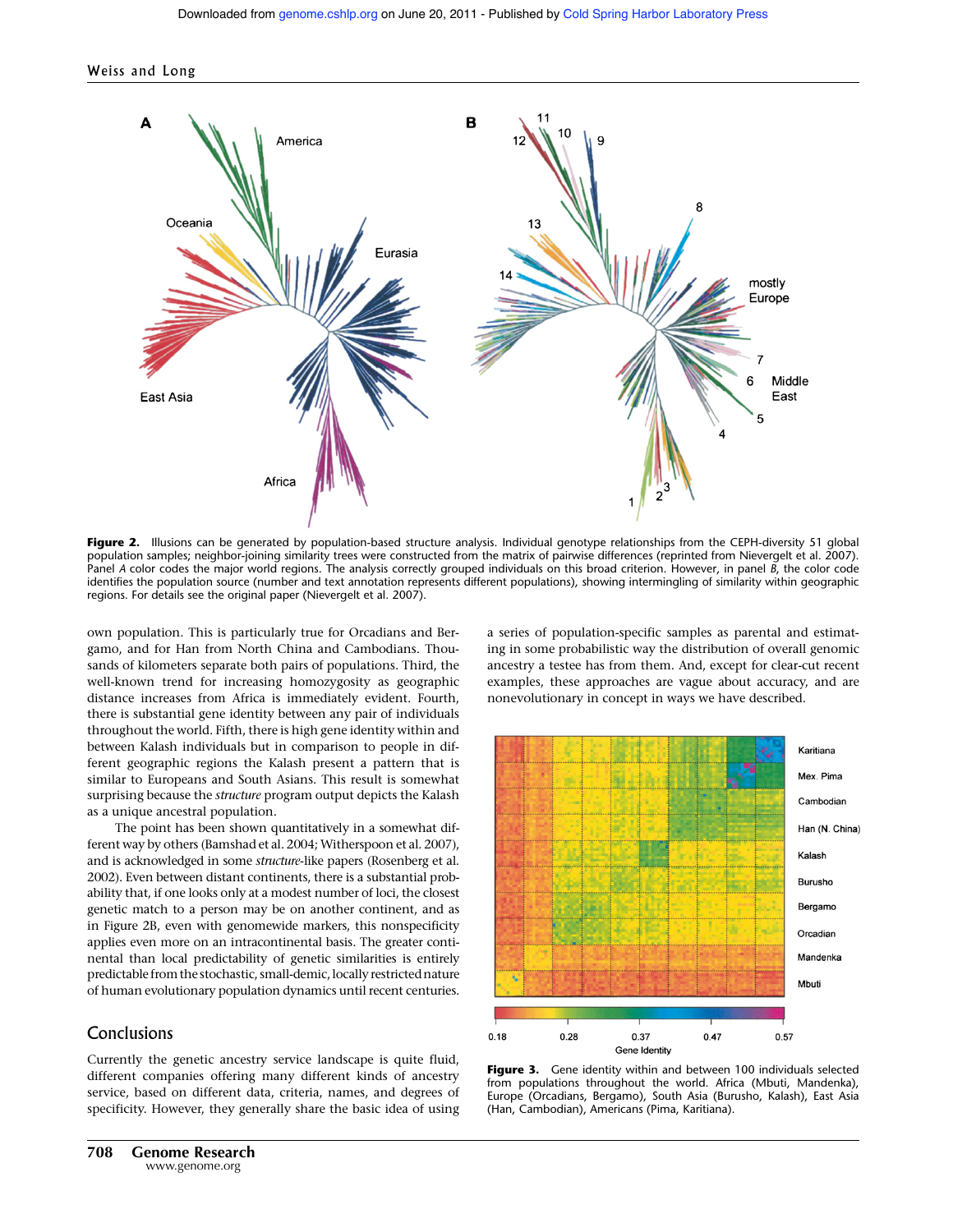Although DNA data have the aura of providing definitive answers to population and individual ancestry questions, they require careful interpretation in terms of both the laws of inheritance and the evolutionary process. Untrained individuals, and even some professionals, will have a difficult time reconciling the nuances of interpretation with the bottom-line aura that DNA carries. This places private companies and public notfor-profit services in a difficult position because they must convince their customers of both the value and limitations of the product. At present, each such service uses different data and assumptions, and they each generate differing results. We provide here a list of points that the informed customer should understand in order to insure that the product is both safe and fairly represented.

- 1. All people are relatives of varying degree. Any meaningful statement about shared ancestry must specify a frame of reference. There are different reference frames for analyzing genetic data, but these frames are not equally encompassing, nor are they neutral with respect to social ideology. The intercontinental migration era that mainly began 500 yr ago is one frame of reference, but it carries the baggage of centuries of biologically flawed assertions by conquerors and slave owners about the essential nature of the subordinate ''races.''
- 2. No gene or segment of DNA carries the complete, or even a large fraction of, information about the people who are an individual's ancestors. This is because while all of the copies of a gene in the human gene pool coalesce to an ancestral sequence at some point in history, different genes, indeed individual SNPs, whether within the same individual or between two individuals, coalesce independently, often at widely separated times and geographic locations.
- 3. An individual cannot conclude that they have a close affinity to a particular ethnic group or local geographic population simply because their genome holds a DNA sequence some of whose parts have matches in that population. Such a conclusion would require demonstrating that the DNA sequence is not present in other places, it would require demonstrating that the gene pool of that ethnic group or local population had been closed and immobile for centuries or millennia, and it would require that that DNA sequence is in linkage disequilibrium with so many other portions of the genome that it is a good proxy for the genome as a whole.
- 4. Genetic methods assess the similarity relationship between individuals on the basis of sharing alleles at polymorphic loci. However, the results from different loci will vary widely because the vast majority of common polymorphisms are shared widely throughout world populations, which is evolutionarily why they are common. Recent studies show that by assaying an insufficient number of genetic loci, individuals from different populations can appear genetically more similar than individuals from the same population. The frequency of alleles affects the results, and the frequency spectrum is affected by the size and nature of the sample from which alleles are identified. Nevertheless, there will always be substantially wide range local geographic populations that are compatible with the ''genetic'' ancestry of any individual, no matter how many loci are included.
- 5. Sharing ancestors does not equate to sharing the genes that these ancestors carried. This is true even for close relatives. For example, full siblings have exactly the same set of ancestors, but do not have the same multiple locus genotypes.

6. The ancestors that contribute to genetic kinship existed historically, but information collected from contemporaries is the raw materials of genetic ancestry testing. Because of this, deducing relationships requires us to apply genetic principles and make assumptions about the breeding structure, evolution, and existence of populations that no longer exist. Deductions are bound to assumptions, which often embody preconceived notions, such as racial taxonomies that have no validity. Their impact on the accuracy, even of vaguely specified ancestry questions, may be substantial. Genotypic affinity is related to, but not identical with, genetic or demographic ancestry. Genotypes may predict an individual's broad geographic ancestral homeland(s), but the homeland does not predict his genotype. Above all, a present-day population is not a literal ancestor!

## Acknowledgments

We thank Anne Buchanan, Kari Schroeder, and three reviewers for helpful comments on this manuscript. This work was supported by funding from the National Institutes of Health (MH063749) and the Penn State Evan Pugh Professors research fund (K.M.W.), and funding from the National Science Foundation (NSF 0321610) and the University of Michigan Medical School (J.C.L.). We claim full responsibility for all interpretations and any errors of omission or commission.

## References

- Bamshad, M., Wooding, S., Salisbury, B.A., and Stephens, J.C. 2004. Deconstructing the relationship between genetics and race. Nat. Rev. Genet. 5: 598–609.
- Bauchet, M., McEvoy, B., Pearson, L.N., Quillen, E.E., Sarkisian, T., Hovhannesyan, K., Deka, R., Bradley, D.G., and Shriver, M.D. 2007. Measuring European population stratification with microarray genotype data. Am. J. Hum. Genet. 80: 948-956.
- Baur, E., Fischer, E., and Lenz, F. 1931. Human heredity. Macmillan, New York. Bolnick, D.A., Fullwiley, D., Duster, T., Cooper, R.S., Fujimura, J.H., Kahn, J., Kaufman, J.S., Marks, J., Morning, A., Nelson, A., et al. 2007. Genetics.
- The science and business of genetic ancestry testing. Science 318: 399-400. Boyd, W.C. 1950. Genetics and the races of man: An introduction to modern
- physical anthropology. Little Brown, Boston.
- Cavalli-Sforza, L.L., Menozzi, P., and Piazza, A. 1993. Demic expansions and human evolution. Science 259: 639-646.
- Darwin, C. 1871. The descent of man and selection in relation to sex. J. Murray, London.
- Falush, D., Stephens, M., and Pritchard, J.K. 2003. Inference of population structure using multilocus genotype data: Linked loci and correlated<br>allele frequencies. *Genetics* **164:** 1567–1587.
- Freedman, M.L., Reich, D., Penney, K.L., McDonald, G.J., Mignault, A.A., Patterson, N., Gabriel,, S.B., Topol, E.J., Smoller, J.W., Pato, C.N., et al. 2004. Assessing the impact of population stratification on genetic association studies. Nat. Genet. 36: 388-393.
- Hoggart, C.J., Shriver, M.D., Kittles, R.A., Clayton, D.G., and McKeigue, P.M. 2004. Design and analysis of admixture mapping studies. Am. J. Hum. Genet. **74:** 965-978.
- Hooton, E.A. 1926. Methods of racial analysis. Science 63: 75-81.
- Hunley, K.L., Heale, M.E., and Long, J.C. 2009. The global pattern of gene identity variation reveals a history of long-range migrations, founder effects and local mate exchange: Implications for biological race. Am. J. Phys. Anthropol. doi: 10.1002/ajpa.20932.
- Jakobsson, M., Scholz, S.W., Scheet, P., Gibbs, J.R., VanLiere, J.M., Fung, H.C., Szpiech, Z.A., Degnan, J.H., Wang, K., Guerreiro, R., et al. 2008. Genotype, haplotype and copy-number variation in worldwide human populations. Nature 451: 998–1003.
- Jobling, M., Hurles, M., and Tyler-Smith, C. 2004. Human evolutionary genetics: Origins, peoples & disease. Garland, New York.
- Kevles, D.J. 1995. In the name of eugenics: Genetics and the uses of human heredity. Harvard University Press, Cambridge, MA.
- Kittles, R.A. and Weiss, K.M. 2003. Race, ancestry, and genes: Implications for defining disease risk. Annu. Rev. Genomics Hum. Genet. 4: 33–67.